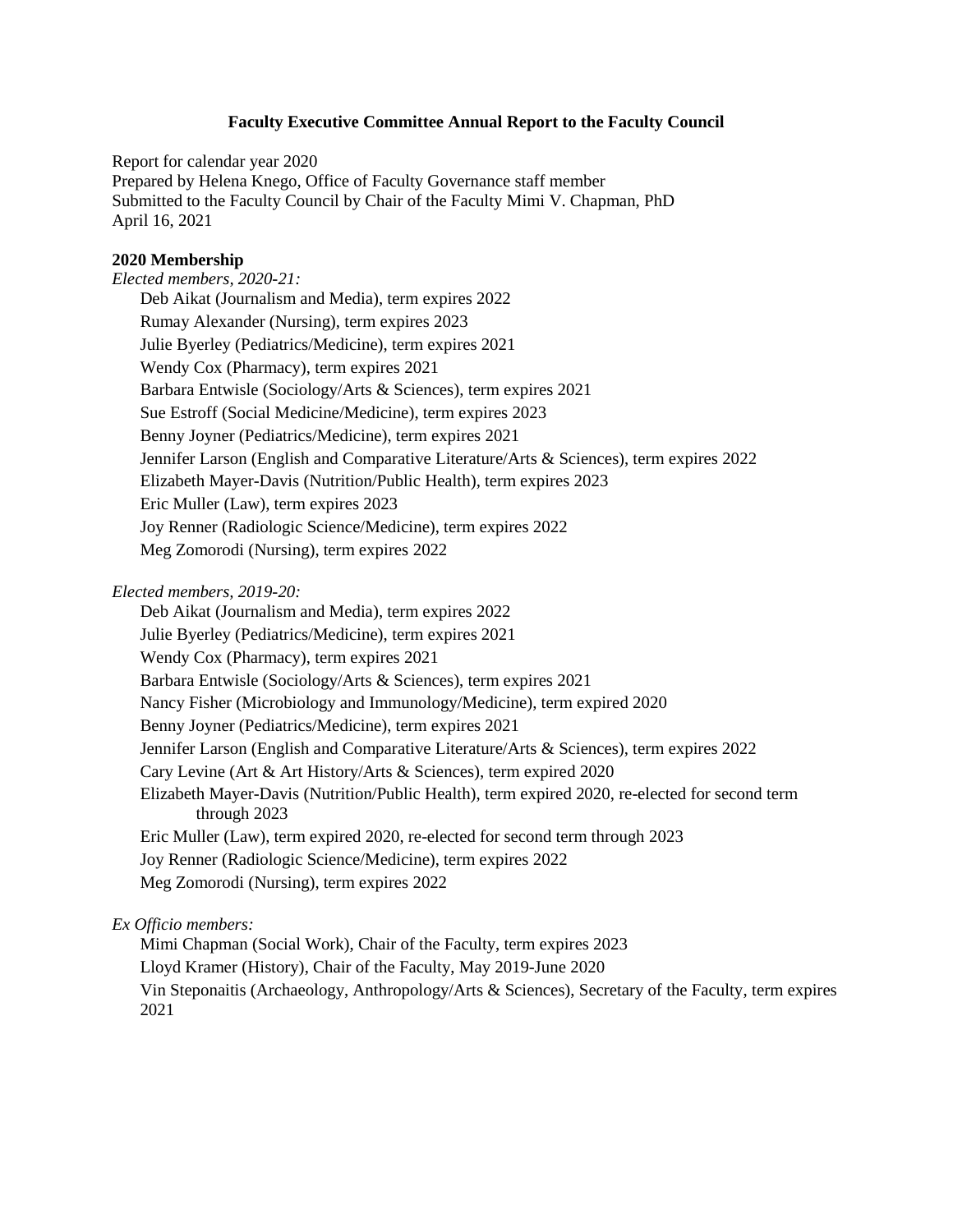**Committee Charge**: According to § 2-10 of *The Faculty Code of University Government*, Faculty Executive Committee has the following "powers and duties":

- 1) to exercise the consultative powers delegated to the Faculty Council by §§ 2- 8(b)(3) and 2- 8(b)(4), above, subject to such restrictions or instructions as the Council may from time to time establish;
- 2) when prompt action is required, to exercise the legislative powers delegated to the Faculty Council by §§ 2-8(a)(1) and 2-8(a)(4), above, subject to confirmation by the Council at its next regular meeting;
- 3) to serve as an advisory committee to the chair of the faculty;
- 4) to represent the Faculty Council and the General Faculty in advising the University administration with respect to issues, such as planning and the setting of University priorities, that the committee deems important to the University's mission;
- 5) to work with the various officers and groups within the University toward the realization of goals set in actions of the Faculty Council;
- 6) to report to the Council at regular intervals, including reporting annually on the status of the implementation of resolutions of the Faculty Council; and
- 7) to serve as members of the Faculty Council as provided in § 2-2(b).

#### **2020 Meetings**:

- **January 13**
- **January 27**
- February 10
- February 24
- $\blacksquare$  March 16
- March 30 (*First meeting held via Zoom*)
- $\blacksquare$  April 13
- $\blacksquare$  April 27
- $\blacksquare$  May 11
- $June 8$
- $\blacksquare$  June 15
- $\blacksquare$  June 22
- $\blacksquare$  July 27
- August 5 (Emergency Meeting)
- August  $10$
- August 17 (Special Meeting)
- August 31
- September 21
- October 5
- October 19
- November 2
- November 16
- December 14

## **Community Conversations hosted by the Chair of the Faculty**

Chair Kramer and Chair-Elect Chapman co-hosted a community conversation for the faculty in June to share and discuss information about the campus response to the pandemic, particularly regarding plans for fall semester. Chair Chapman then hosted two additional events once her term began. While not FEC meetings, the committee offered feedback on the structure of and topics for these meetings.

*Community Conversation for Faculty About Plans for Fall 2020*, June 19 *Community Updates for Faculty*, July 24 *On the Off-Ramp: Community Updates for Faculty*, August 28

#### **Summary:**

Much of 2020 has been devoted to academic, professional and logistical issues related to the COVID-19 pandemic. Social Work Professor Mimi Chapman was elected as Chair of the Faculty in April 2020. Her formal duties began on July 1, however, she began to collaborate with Chair Lloyd Kramer and attend meetings in late April. In June 2020, the committee surveyed faculty about teaching returning to teach on campus in fall 2020 as described in the administration's "Roadmap for Fall 2020." The survey results are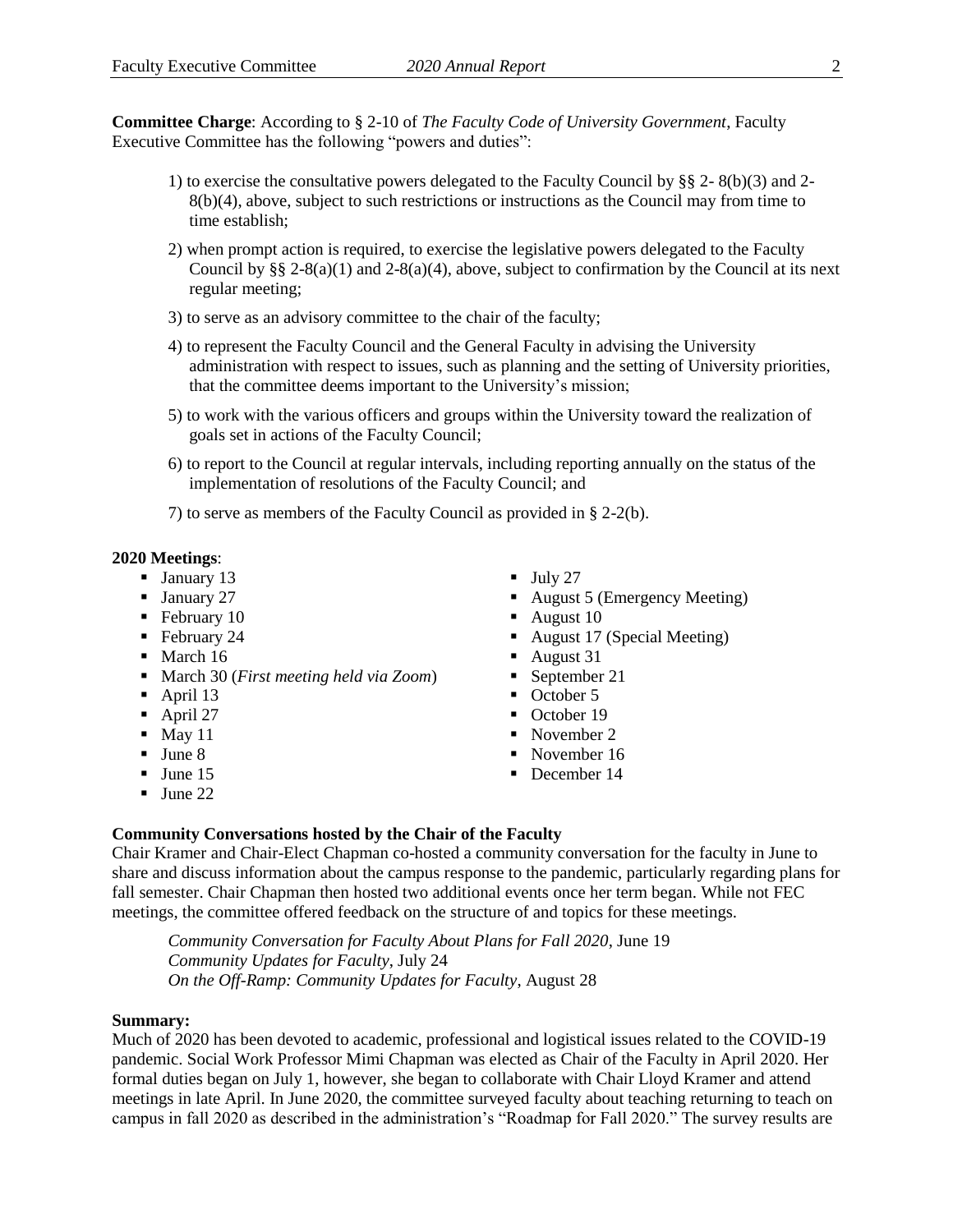available [online.](https://facultygov.unc.edu/2020/06/teaching-in-fall-2020-survey-data/) A big focus of the committee this year has been to amplify faculty voices. Racial equity and visibility for faculty and other members of the campus community continues to be a priority of the FEC.

The FEC meets monthly with Provost Bob Blouin to discuss initiatives to improve operations and efficiencies at Carolina that are part of the Carolina Excellence Initiative. As the director of the of the Implementation Team for the Roadmap for Fall 2020, the committee discussed and gave feedback on a variety of related issues.

# **Topics discussed:**

*Early 2020*

- Fixed-term faculty issues, including results from a survey deployed by the Committee on Fixed-Term Faculty in fall 2019
- Public records law
- A report from the Campus Safety Commission
- Data science initiative updates
- Carolina Excellence initiative
- APT Task Force recommendations
- The new Commission on History, Race and a Way Forward

# *As of spring and COVID-19*

- Numerous meetings with Chancellor Guskiewicz or Provost Blouin or both to discuss issues related to the COVID-19 pandemic, including campus preparations and policies, budgetary implications, health, and communications.
- Several meetings with Sibby Anderson Thompkins and Amy Hertel about the diversity and inclusion efforts on campus, including updates on the strategic plan's Building Our Community Together pillar and a response to the Roadmap to Racial Equity at UNC-CH
- Concerns of Black and Indigenous faculty, and a discussion with authors of the Roadmap to Racial Equity at UNC-CH
- Fall student enrollments and student knowledge of "Community Standards"
- Faculty concerns relating to the early part of the pandemic
- Role of faculty governance in times of crisis
- Several meetings on pandemic ethics with Professors Jim Thomas (Epidemiology) and Sarah Stroud (Philosophy)
- An emergency meeting on August 5 to discuss the Orange County Health Department's letter to senior leadership
- A special meeting on August 17 to discuss rising COVID-19 clusters on campus
- Faculty Assembly updates
- Fall 2020 Student Survey report from Vice Chancellor for Student Affairs Steve Farmer
- Presentation and discussion of various apps related to COVID-19 with Vice Chancellor for Information Technology Mike Barker